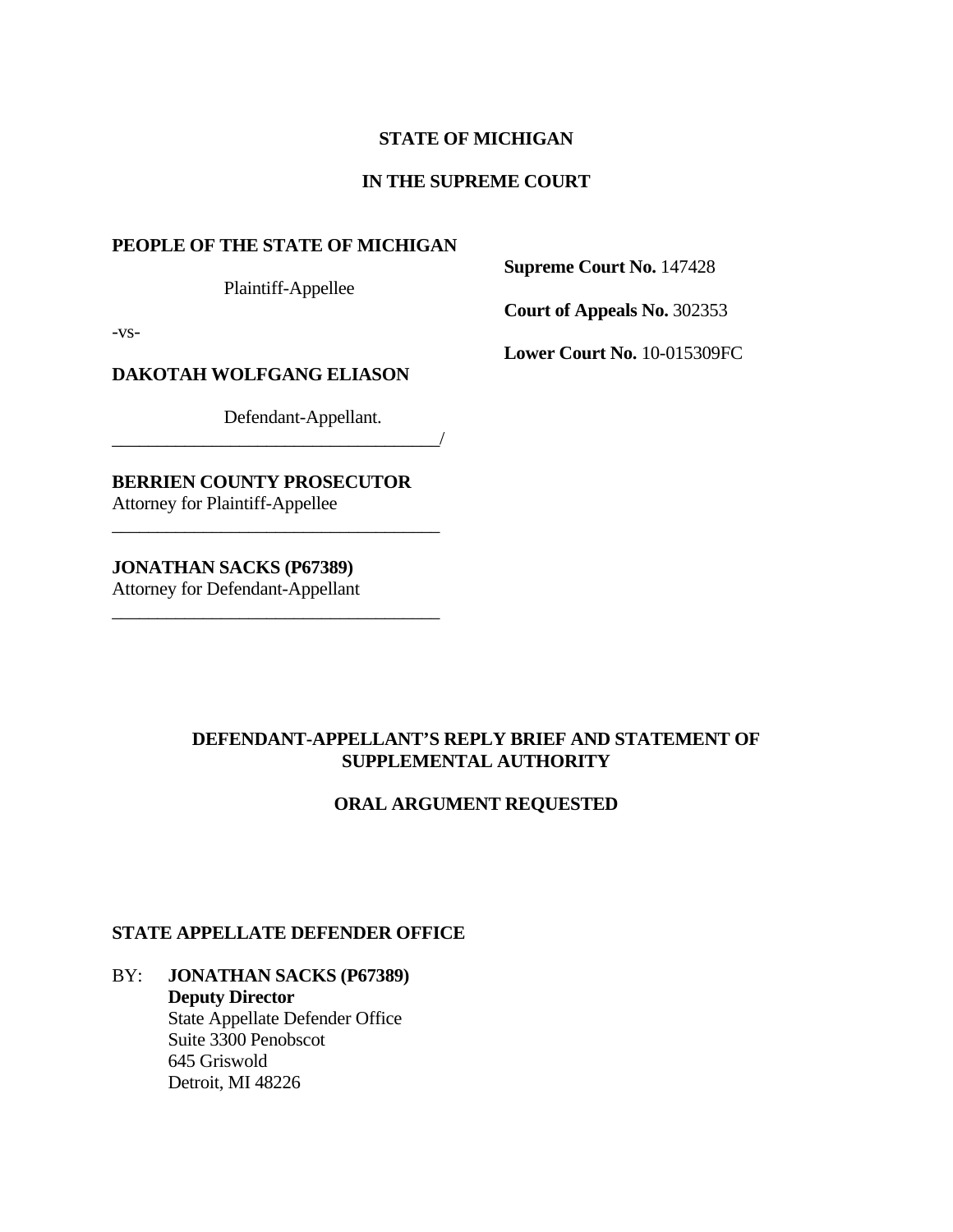# **TABLE OF CONTENTS**

| II. The greater protections of the Michigan Constitution compared to the United State<br>Constitution warrant a categorical ban on a life without parole sentence for a fourteen |
|----------------------------------------------------------------------------------------------------------------------------------------------------------------------------------|
|                                                                                                                                                                                  |
| B. The fact that trial counsel only challenged the life without parole sentence on federal<br>constitutional grounds does not impact consideration of this issue 3               |
| C. The Michigan Constitution requires a categorical ban on life without parole for a                                                                                             |
| III. If SB 319 does not become law, this Court cannot impose the remedy of a sentencing                                                                                          |
| A. Lack of a constitutional prohibition does not amount to statutory authorization 6                                                                                             |
|                                                                                                                                                                                  |
|                                                                                                                                                                                  |

JRS\*reply\_25298\_.docx\*25298 Dakotah Wolfgang Eliason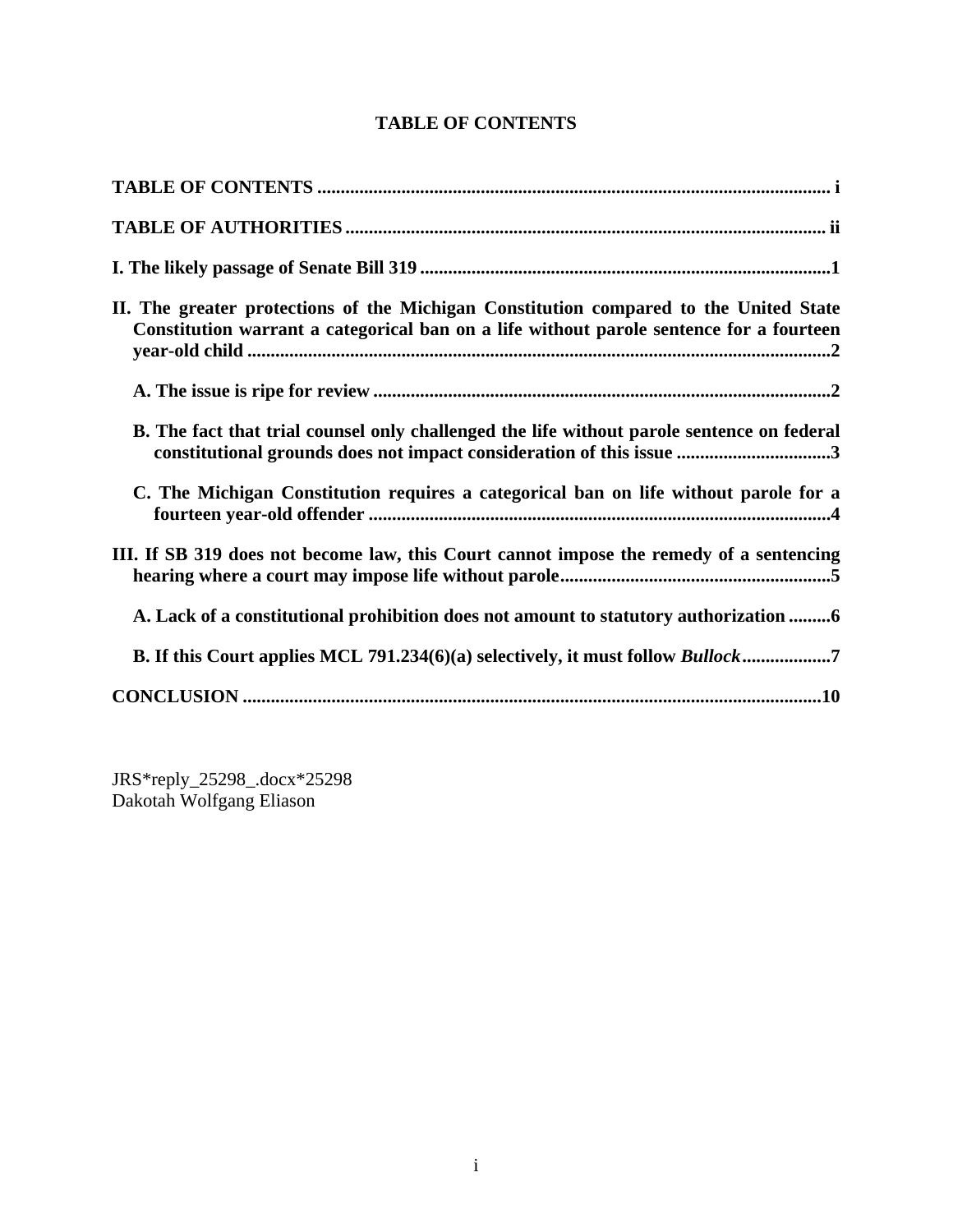## **TABLE OF AUTHORITIES**

## **Cases**

| In re Request for Advisory Opinion Regarding Constitutionality of 2011 PA 38, 490 Mich. 295 |
|---------------------------------------------------------------------------------------------|
|                                                                                             |
|                                                                                             |
|                                                                                             |
|                                                                                             |
|                                                                                             |
|                                                                                             |
|                                                                                             |
|                                                                                             |
|                                                                                             |
|                                                                                             |
|                                                                                             |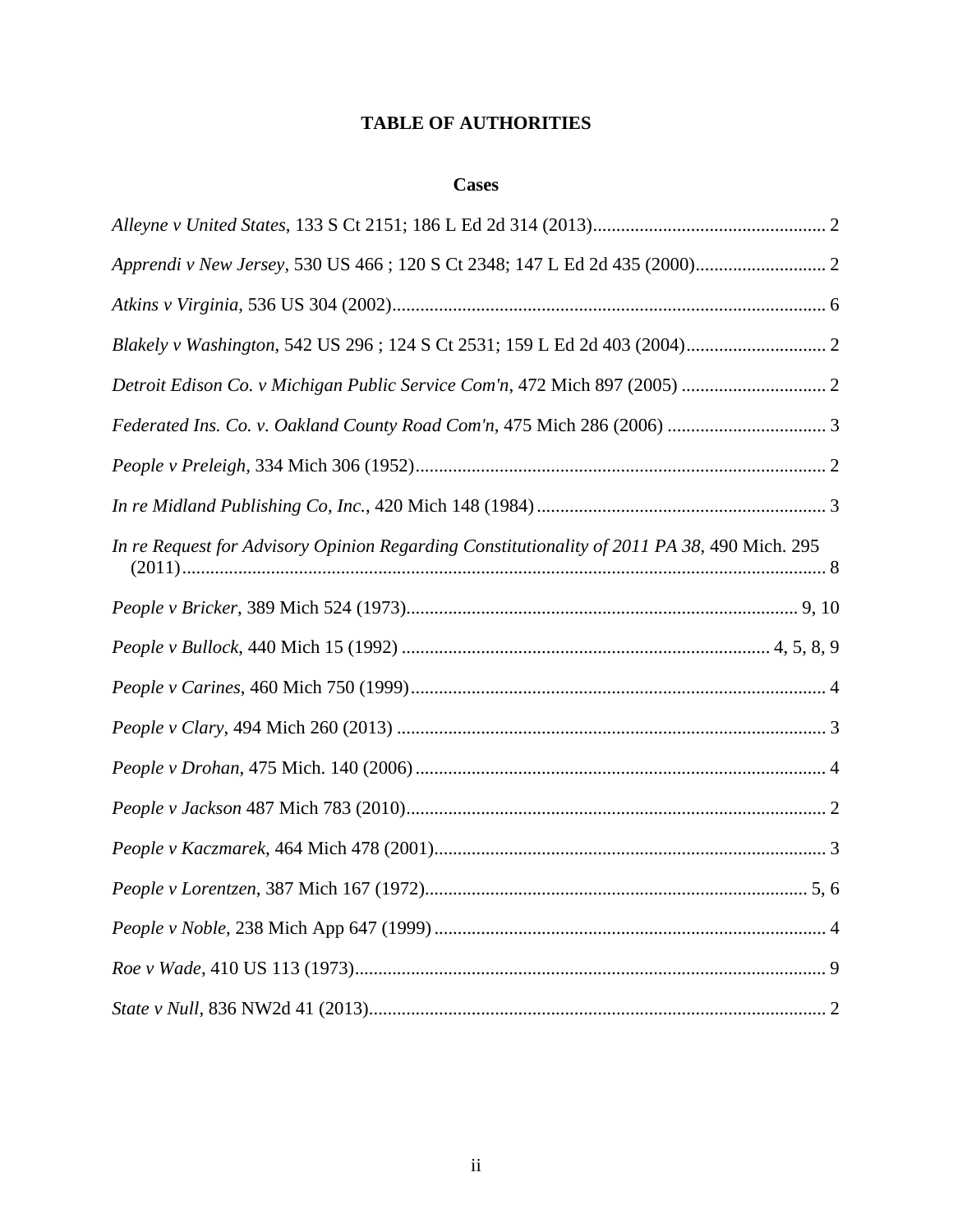# **Constitutions, Statutes, Court Rules**

| Report of the Proceedings and Debate of the Convention to Revise the Constitution of the State |  |
|------------------------------------------------------------------------------------------------|--|
|                                                                                                |  |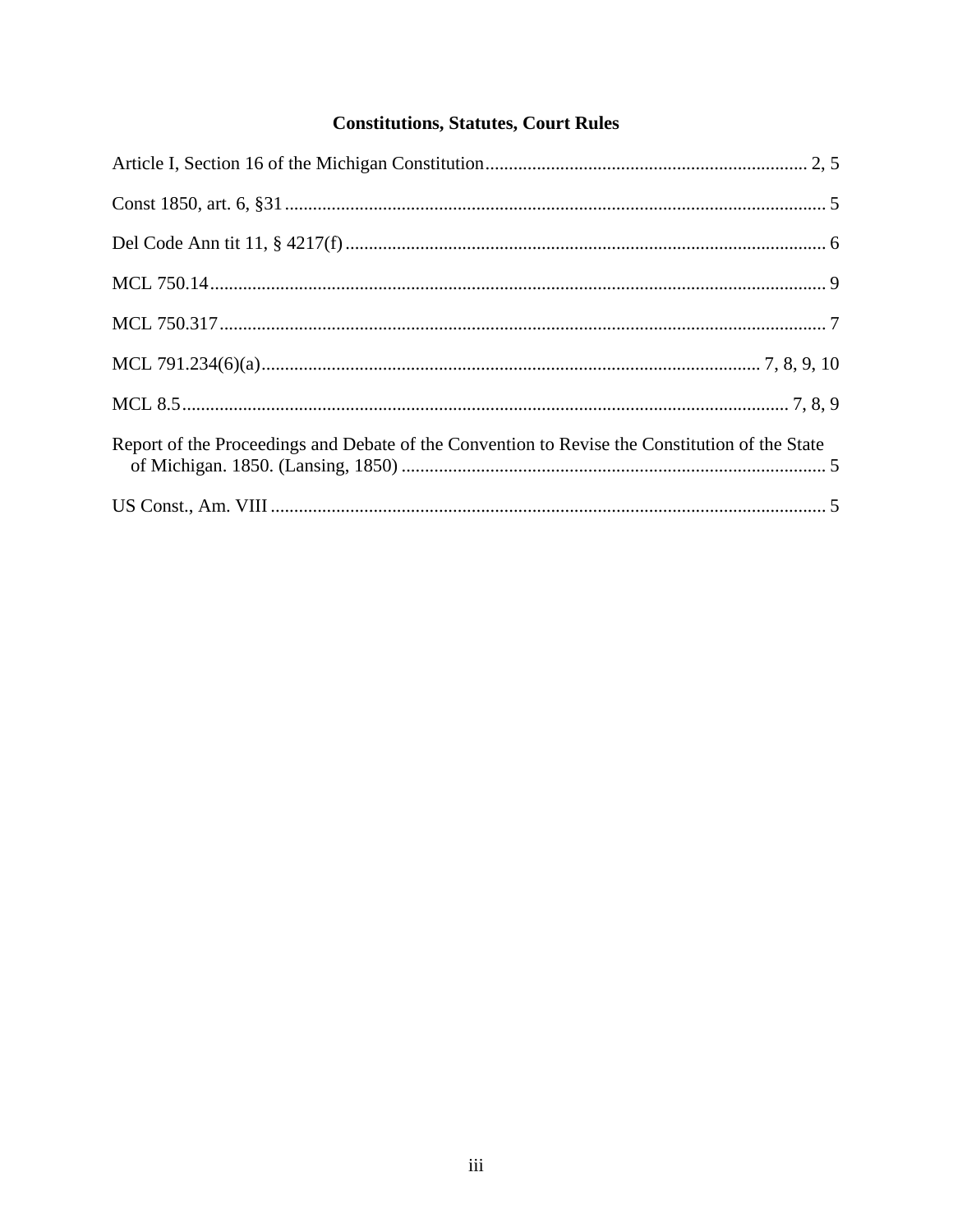#### **I. The likely passage of Senate Bill 319.**

 Senate Bill 319 establishes a sentencing scheme for youth either sentenced to mandatory life without parole for first degree murder or facing future sentencing for first degree murder. (16b-22b). As of this writing, SB 319 has been presented to the Governor, but not yet signed. Per the legislation, if a prosecutor chooses to proceed with a life without parole sentence for first degree murder, then the trial court holds a hearing to evaluate the unique characteristics of youth and determine whether to impose a sentence of life without parole, or to instead impose a minimum sentence of between 25 to 40 years.<sup>1</sup>

 As this legislation establishes a remedy for fourteen year-old Dakotah Eliason's unconstitutional sentence, the third question of the leave grant regarding remedy is now moot. *See e.g. Detroit Edison Co. v Michigan Public Service Com'n*, 472 Mich 897 (2005). The legislation can potentially be challenged on a number of grounds, but these are not yet ripe for review until Dakotah has a new sentencing hearing.<sup>2</sup> *See People v Jackson* 487 Mich 783 (2010).

 Instead, appellant intends to focus in oral arguments on issues briefed beyond the remedy. In particular, appellant will address whether there should be a categorical ban of life without parole sentences for a fourteen year-old under Article I, Section 16 of the Michigan Constitution, and whether a life without parole sentence is unconstitutional as applied to fourteen year-old Dakotah.

<sup>&</sup>lt;sup>1</sup> The legislation also has a provision to implement this scheme in the event this Court or the United States Supreme Court finds *Miller* applies retroactively. 2

 $2$  For example, the sentencing scheme might establish an improper mandatory minimum sentence without considering the mitigating factors of youth. *See State v Null*, 836 NW2d 41 (2013) (Iowa Supreme Court finding that *Miller* protections apply to a lengthy mandatory minimum sentence). Legislation allowing resentencing of already sentenced individuals like Dakotah might also violate separation of powers for implicating the Governor's commutation authority. *See People v Preleigh*, 334 Mich 306 (1952). Additionally, as a trial court would impose a maximum sentence following an evidentiary hearing, the legislation might implicate the right to a jury. *See Apprendi v New Jersey*, 530 US 466, 490; 120 S Ct 2348; 147 L Ed 2d 435 (2000); *Blakely v Washington*, 542 US 296, 303; 124 S Ct 2531; 159 L Ed 2d 403 (2004); *Alleyne v United States*, 570 US\_\_; 133 S Ct 2151; 186 L Ed 2d 314 (2013).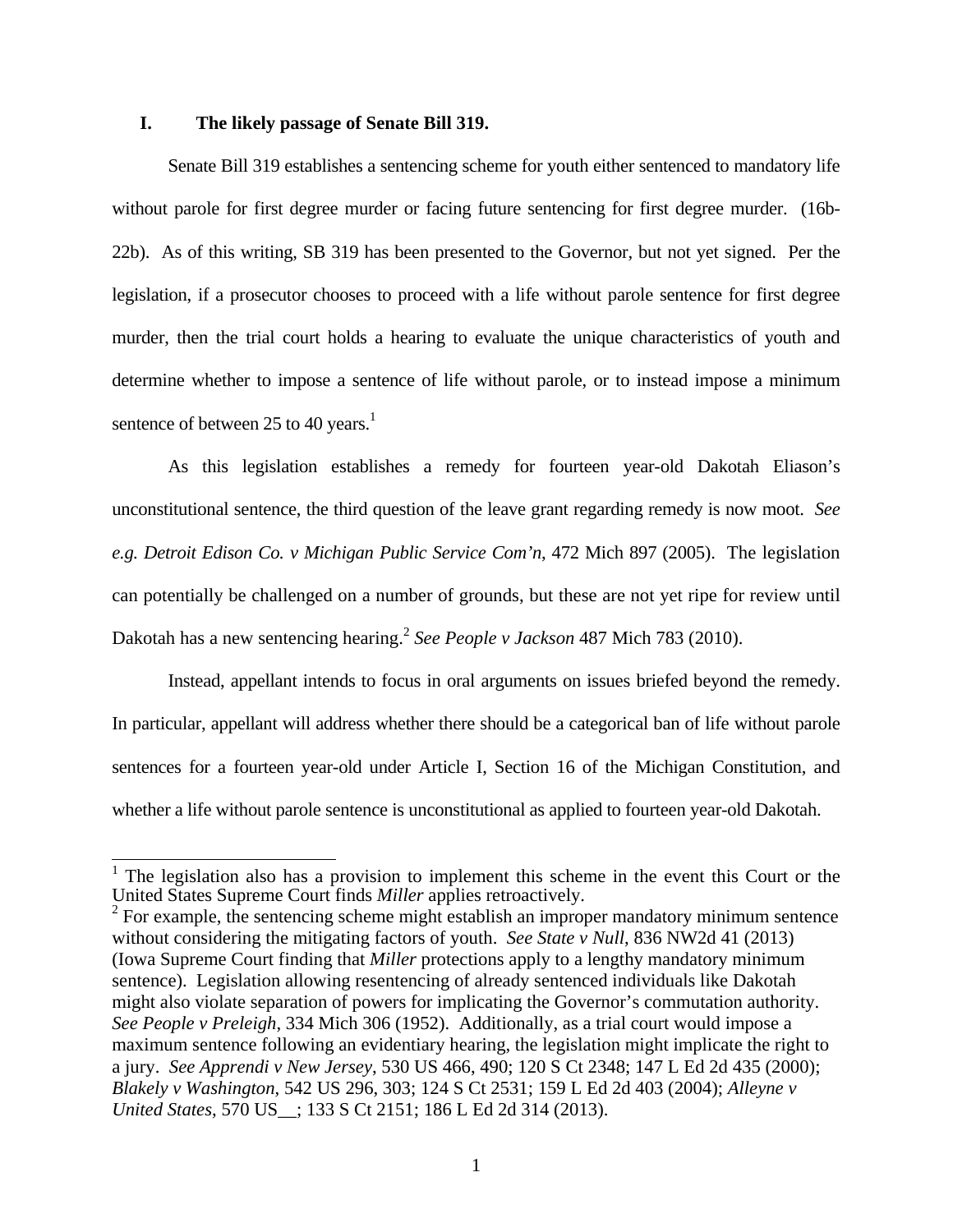## **II. The greater protections of the Michigan Constitution compared to the United State Constitution warrant a categorical ban on a life without parole sentence for a fourteen year-old child.**

#### **A. The issue is ripe for review.**

All parties agree that fourteen year-old Dakotah Eliason is serving an unconstitutional mandatory life without parole sentence, and is entitled to resentencing. This Court should still consider whether there should be a categorical rule against a life without parole sentence for a fourteen year-old youth like Dakotah Eliason.

First, there is no dispute that Dakotah is fourteen years-old and no dispute that the court imposed a sentence of "life in prison without the possibility of parole." (37a). The language of the sentencing order classifying "life without the possibility of parole" as a recommendation does not change the fact that Dakotah, a fourteen year-old youth is serving a life without parole sentence. (21a). The issue of a categorical ban on this sentence per the Michigan Constitution is appropriate for review because there is a live case or controversy. *See Federated Ins. Co. v. Oakland County Road Com'n*, 475 Mich 286, 292 (2006).

Second, this Court routinely rules when, as with Dakotah's case, the issue could present itself again in trial court. *In re Midland Publishing Co, Inc.*, 420 Mich 148, 151 n 2 (1984) ("Although the issues presented in this appeal thus appear moot, this Court will consider them because they are of public significance and are likely to recur, yet may evade judicial review"); *see also People v Kaczmarek*, 464 Mich 478, 481 (2001) (same). Here, upon resentencing, SB 319 again permits the court to sentence Dakotah to life without parole, and the Michigan statutory scheme continues to allow fourteen year-olds to receive life without parole sentences. *See also People v Clary*, 494 Mich 260 (2013) (granting new trial based on prosecutor's misuse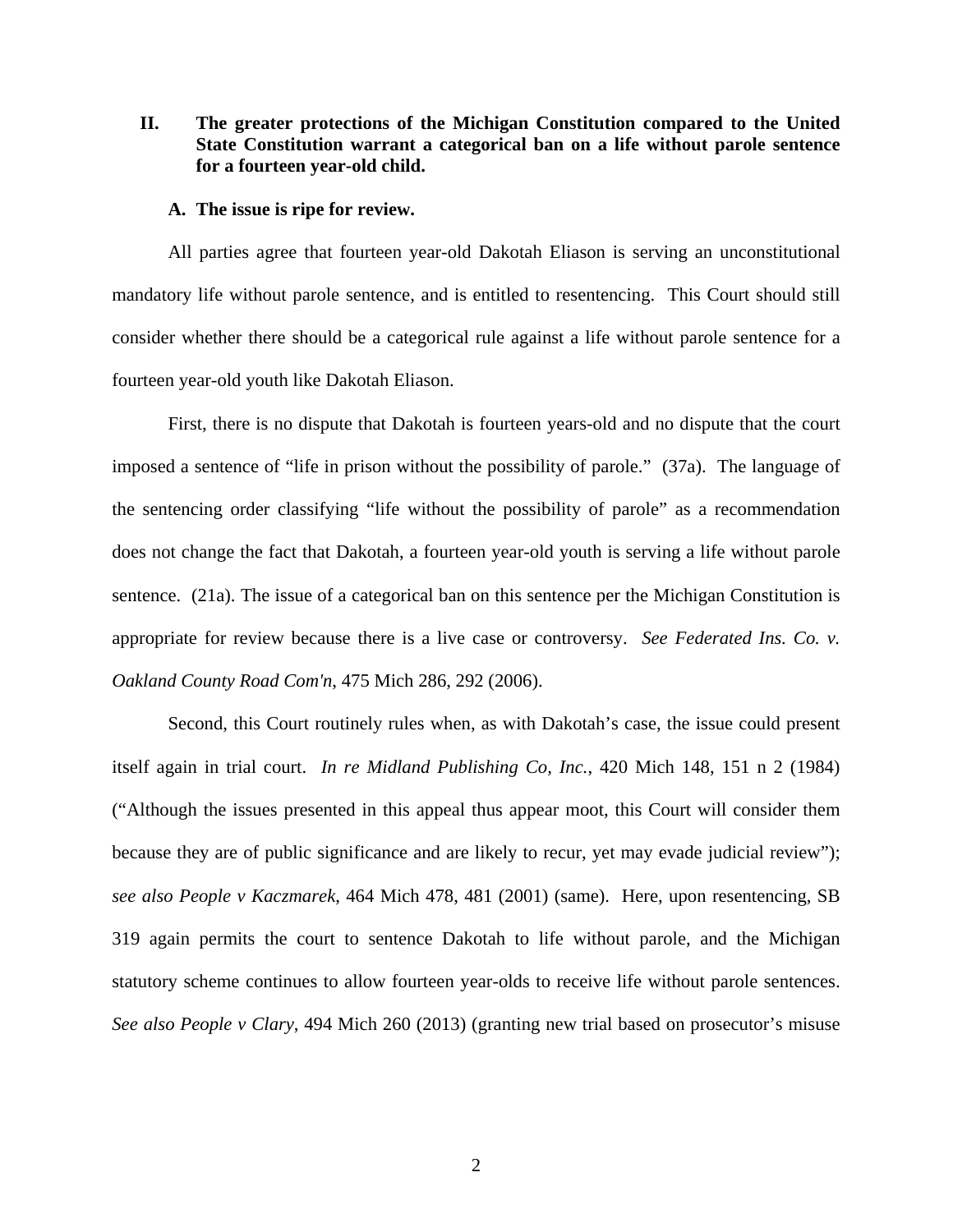of post-arrest, post-*Miranda* silence, but also reaching additional issue for trial court and holding that defendant was permissibly impeached at retrial with his silence from the first trial).

Although eventual resentencing means this Court need not reach the question of a categorical rule prohibiting a sentence of life without parole for Dakotah, his case presents an opportunity to consider this critical question for Dakotah and other fourteen year-olds sentenced or facing sentencing for first degree murder.

#### **B. The fact that trial counsel only challenged the life without parole sentence on federal constitutional grounds does not impact consideration of this issue.**

Appellee is correct that trial counsel challenged Dakotah's life without parole sentence based on the United States Constitution rather than the Michigan Constitution. This dynamic changes nothing.

 First, Michigan Courts have applied a *de novo* standard of review to challenges of a statute's constitutionality when an issue is raised for the first time on appeal. *People v Drohan*, 475 Mich. 140, 145-146 (2006); *People v Noble,* 238 Mich App 647, 651 (1999). *See also People v Bullock*, 440 Mich 15, 23, fn 5 (1992) (considering constitutionality of life without parole mandatory sentence for a drug offense in spite of failure to preserve the issue).

 Second, as described at length in appellant's brief, the unconstitutional sentence of life without parole is an obvious example of plain, obvious error affecting Dakotah's constitutional rights. *People v Carines*, 460 Mich 750 (1999). If the Michigan Constitution does indeed establish a categorical rule against sentencing a fourteen year-old to life without parole, Dakotah is entitled to relief, regardless of whether trial counsel properly preserved the issue.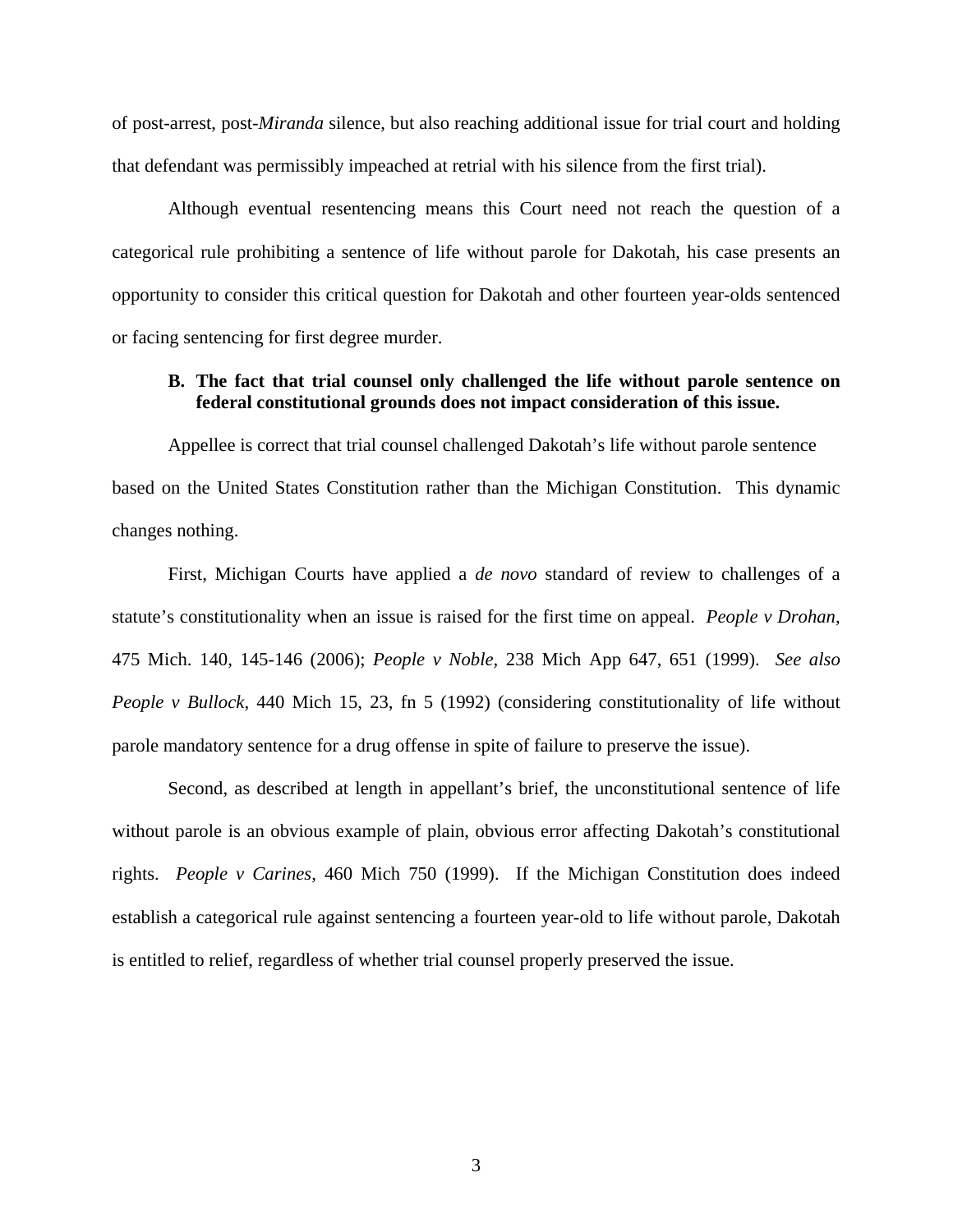#### **C. The Michigan Constitution requires a categorical ban on life without parole for a fourteen year-old offender.**

Appellant first suggests that this Court should reconsider the greater protections of the Michigan constitution established in *People v Lorentzen*, 387 Mich 167 (1972) and *People v*  Bullock, 440 Mich 15 (1992). Such a response to *Miller* is ill advised.<sup>3</sup> First, this Court would overrule more than forty years of precedent. Second, this Court would ignore the clear textual difference between the Michigan Constitution's ban on "cruel *or* unusual punishment," and the Eighth Amendment ban on "cruel *and* unusual" punishment. Compare Const. 1963, art. 1, § 16 to US Const., Am. VIII. Third, the Michigan Constitutional assembly adopted this language in 1850, ignoring a proposal for more permissive language. See Const 1850, art. 6, §31; *Report of the Proceedings and Debate of the Convention to Revise the Constitution of the State of Michigan. 1850.* (Lansing, 1850), at 45.

Appellant points out the seriousness of first degree murder, the realities of brain development in the first years of life, and the fact that Dakotah has shown some maturity. This focus completely ignores the scientific and legal consensus regarding the diminished culpability of youth, especially an offender as young as fourteen.<sup>4</sup> Appellant also discusses life without parole for less serious offenses, a flawed argument since a categorical ban on the sentence of life without parole for a fourteen year-old would necessarily apply to these sentences.

<sup>&</sup>lt;sup>3</sup> Appellant refers the Court to the analysis of Brief of Amicus Curiae, Criminal Defense Attorneys of Michigan, in the companion case of *People v Cortez Davis,* MSC#146819, at 8-10. 4 Appellant's brief at 17-21. *See also* Brief of Ad Hoc Committee Comprised of Former Officials of the Michigan Department of Corrections and Correctional, Penological, Public Safety and Mental Health Organizations Together with Individual Experts as *Amicus Curiae* in Support of Appellant.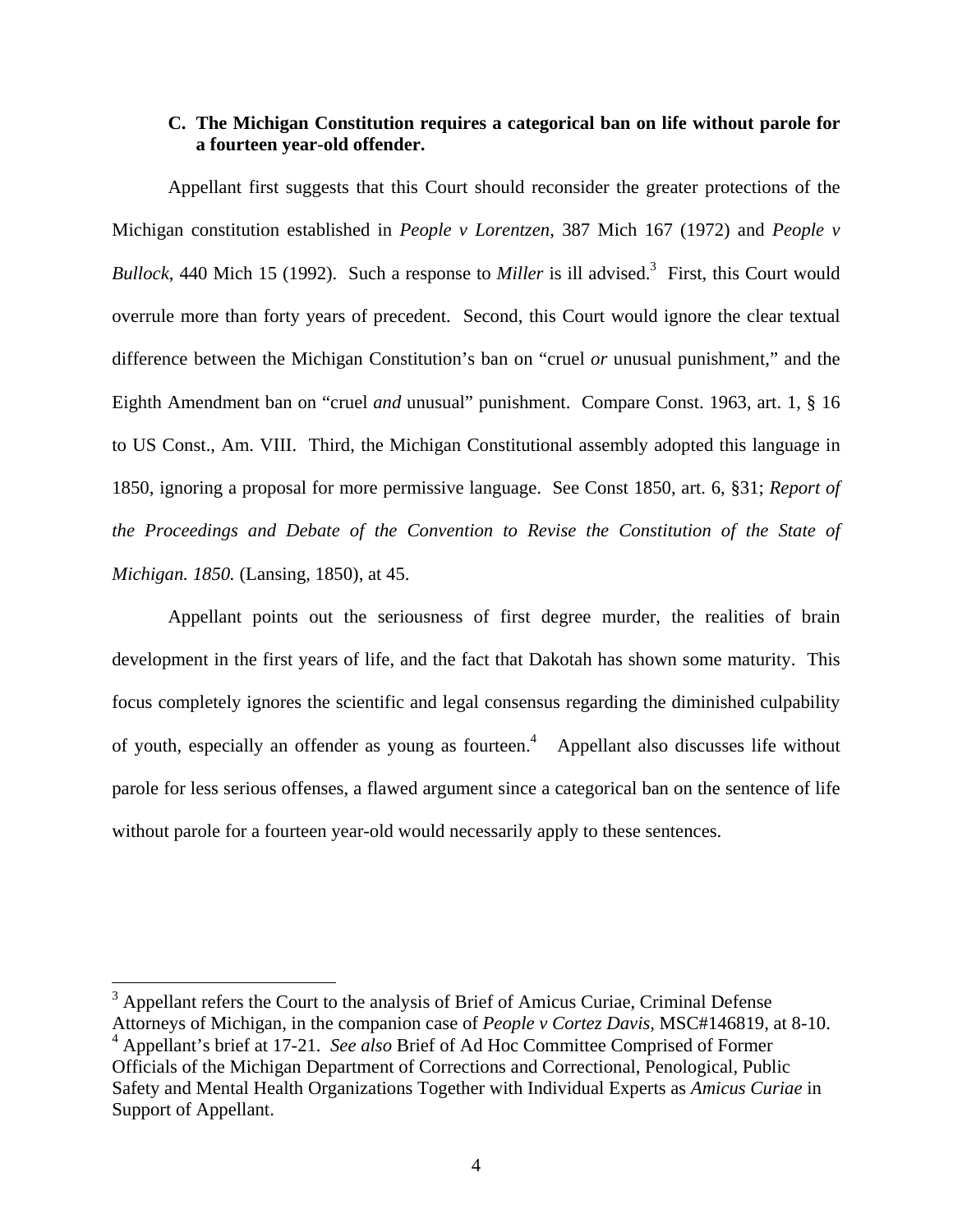Appellant analyzes other states that do allow life without parole sentences, $5$  but misses three key points. First, Michigan sentencing of life without parole for a fourteen year-old is disproportionate compared to *both* other states and the number of overall homicide arrests in Michigan. Appellant's brief at 26-27. Second, this dynamic does not change the fact that the "consistency of change" is certainly a movement towards greater scrutiny of life without parole sentences for youth. *See Atkins v Virginia*, 536 US 304, 315 (2002). Third, Michigan is clearly an anomaly when considering the trend of sentencing fourteen year-olds to life without parole sentences – four of the six fourteen year-olds serving life without parole sentences in Michigan were sentenced in 2007 or later. Appellant's brief at 26.

The sentence of life without parole for a fourteen year-old constitutes "unusually excessive imprisonment" per the standards of the Michigan Constitution. *Lorentzen*, 387 Mich at 172. This Court should categorically ban the practice.

#### **III. If SB 319 does not become law, this Court cannot impose the remedy of a sentencing hearing where a court may impose life without parole.**

Appellee has failed to locate any statutory authority for trial courts to enact the remedy for Michigan's unconstitutional juvenile life without parole sentencing scheme proposed by the Court of Appeals in *Carp* and adopted by the Court of Appeals in this case. Plaintiff's argument that *Miller* itself provides this authority conflates the ideas of what is *prohibited* by the federal and Michigan constitutions, and what is *authorized* by Michigan statute. In a nutshell, plaintiff has argued Michigan courts are free to enact any juvenile life without parole sentencing scheme not prohibited by the federal and Michigan constitutions. Of course, this argument ignores the bedrock principle that enacting *any* sentencing scheme is beyond the power of the judiciary.

<sup>&</sup>lt;sup>5</sup> Some of this analysis is incomplete, for instance Delaware might technically have youth who serve life without parole sentences, but a sentencing court is permitted to modify the sentence after 35 years. Del Code Ann tit 11, § 4217(f).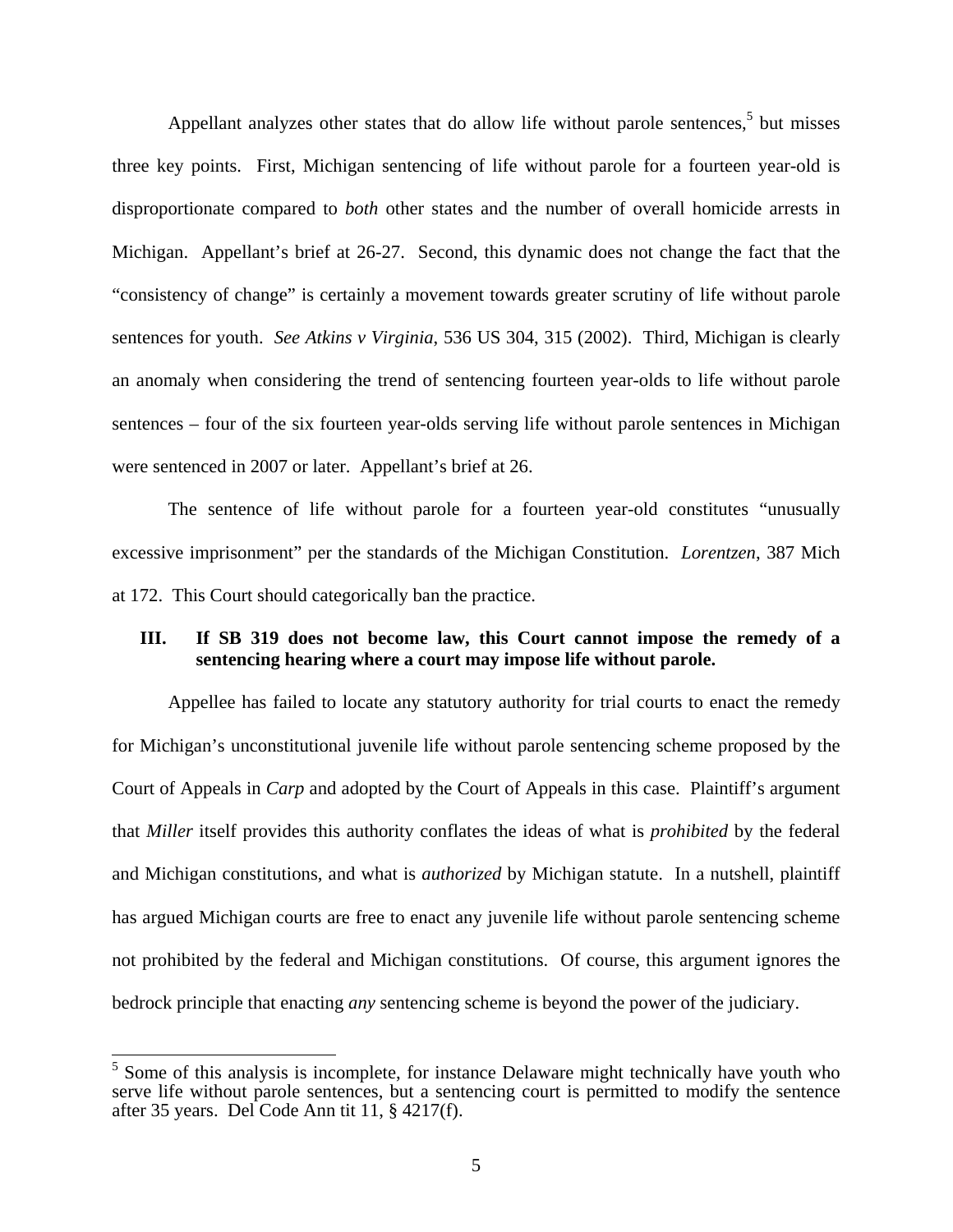Further, plaintiff has not cited any case law applying MCL 8.5 to effect selective application of a statute. Even if this court did elect to selectively apply MCL 791.234(6)(a) as Plaintiff urges, the result would not be creation of special new hearings, but application of MCL 791.234(6)(a) only to adult offenders, creating parolable life sentences for juveniles.

#### **A. Lack of a constitutional prohibition does not amount to statutory authorization.**

Appellant maintains that resentencing under MCL 750.317 is the correct remedy because no part of the juvenile life without parole scheme can be severed. Plaintiff offers a new theory of how MCL 8.5 might operate. However, Plaintiff does not address how that theory would avoid separation of powers issues, nor does Plaintiff cite even a single case which applies MCL 8.5 in the way Plaintiff proposes.

The essence of the prosecution's argument is that "if the sentencing judge instead makes individualized findings (as prescribed by *Miller*) and concluded that life without parole is appropriate for a particular juvenile, then there is no constitutional bar to the parole board's application of MCL 791.234 $(6)(a)$  to that juvenile." This is true,<sup>6</sup> but ignores that *there is no statutory authority for a judge to make these findings.* The absence of a constitutional prohibition does not amount to statutory authorization.

 Appellee has argued that application of MCL 8.5, the severance statute, creates the authority for these hearings. But MCL 8.5 only *removes* text from statutes, it does not *insert* text into statutes. Plaintiff notes that MCL 8.5 contains the phrase "application thereof" and argues this language means that severance can be something other than striking language from a statute. However, Plaintiff does not offer a single instance of MCL 8.5 being applied as Plaintiff proposes, or address this Court's repeated use of MCL 8.5 to delete statutory text. Indeed, a

 $\frac{6}{6}$  More precisely, this would be true if the sentencing judge had the discretion to sentence to something besides life without parole or its functional equivalent. As described in Defendant's brief on appeal, parolable life in Michigan is a fiction which would not satisfy *Miller*.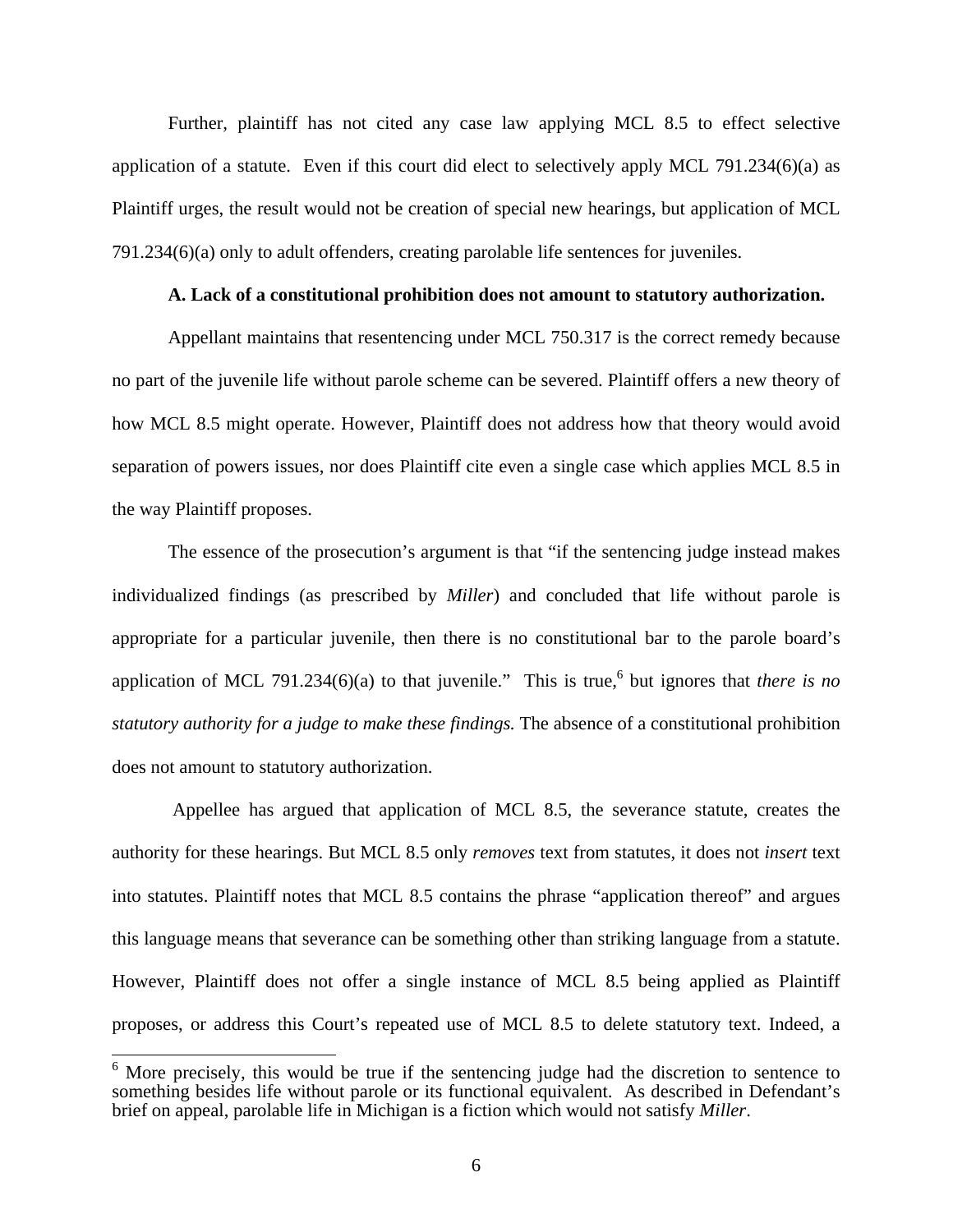review of recent severance cases such as *In re Request for Advisory Opinion Regarding Constitutionality of 2011 PA 38*, 490 Mich. 295 (2011) shows that this Court used MCL 8.5 exclusively to delete statutory text.

The best authority Plaintiff can muster is MCR  $6.425(E)(1)$  which requires a sentencing court to give the "defendant, the defendant's lawyer . . . an opportunity to advise the court of any circumstances they believe the court should consider in imposing sentence . . ." This is nothing more than a guarantee that the defendant and defense counsel will have an opportunity to address the sentencing court. There is no requirement that a defendant be allowed to present additional evidence or call witnesses. There is no standard by which the sentencing judge should make a decision between life and life without parole and analyze the mitigating factors of youth. This simply does not authorize the special new hearings described by the Court of Appeals.

#### **B. If this Court applies MCL 791.234(6)(a) selectively, it must follow** *Bullock***.**

If this Court elects to find MCL 791.234(6)(a) unconstitutional as applied to juveniles, and apply MCL 8.5 selectively as Plaintiff urges, the result should be application of MCL 791.234(6)(a) only to adult offenders rather than creation of special new hearings. This is the position taken by the Wayne County Prosecutor's Office.

The most obvious authority to look to in this situation is the only case where this Court has found a mandatory life without parole sentence unconstitutional—*People v Bullock*, 440 Mich 15 (1991). In *Bullock*, this Court held that mandatory life without parole for possession of 650 grams or more of a mixture containing cocaine constituted cruel or unusual punishment under the Michigan Constitution. *Bullock*, 440 Mich at 27. There, rather than judicially crafting some sort of new trial court hearings, this Court struck down the "no-parole feature of the penalty," and held that effected defendants would come under the jurisdiction of the parole board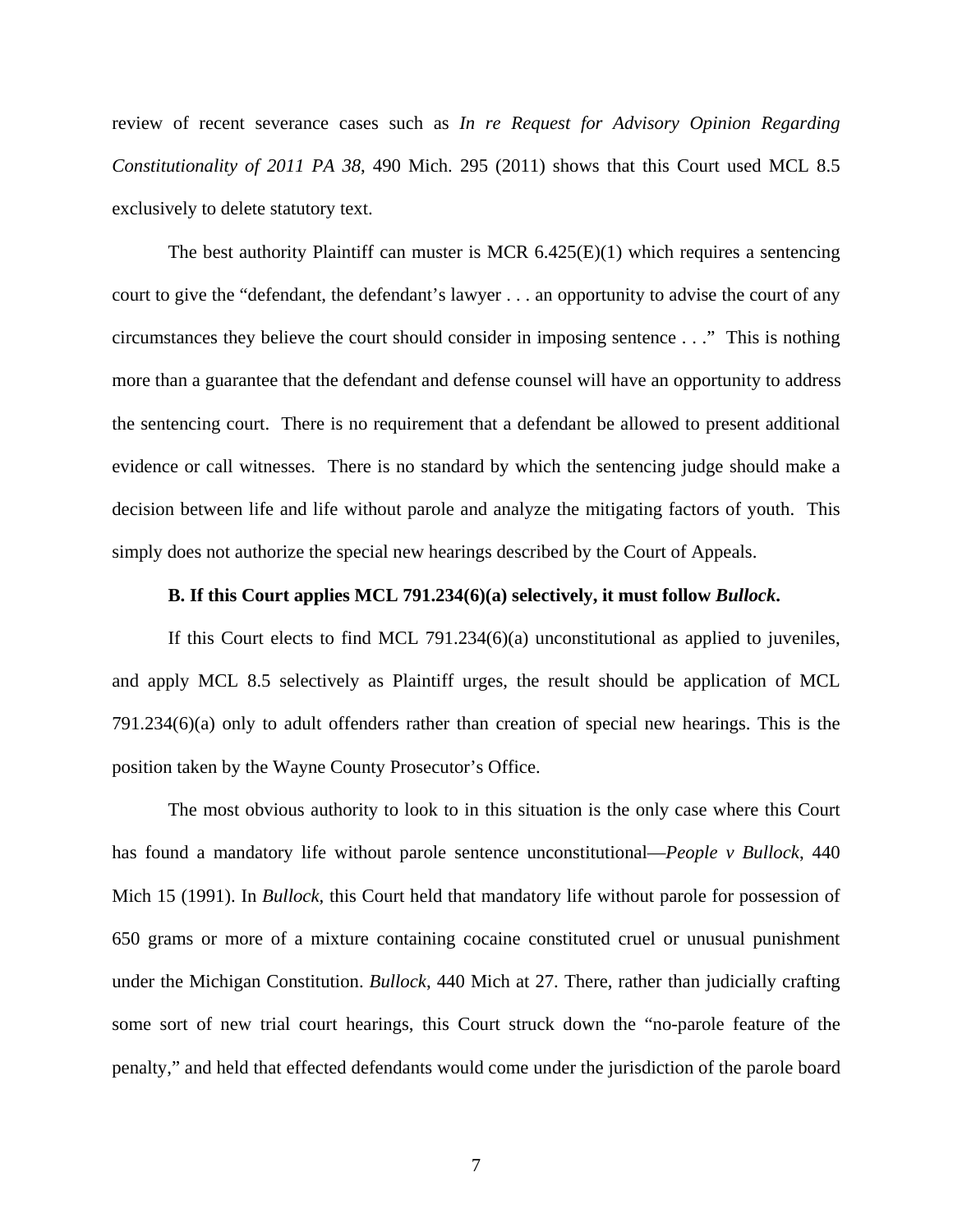at the appropriate time. *Id*. at 42-43. Defendant argues that the *Bullock* remedy is unavailable only because severance means striking statutory text, not selective application. However, if this Court elects to apply MCL 791.234(6)(a) selectively, then *Bullock* controls how that application operates. Because there is now no statutory scheme for a juvenile life without parole hearing, the result of applying MCL 8.5 would be that MCL 791.234(6)(a) simply cannot be applied to juvenile offenders.

Plaintiff offers *People v Bricker*, 389 Mich 524 (1973) for authority that this Court can create special new trial court hearings for juvenile offenders facing possible life without parole sentences. *Bricker* does not support this argument.

In *Bricker*, the defendant was charged with conspiracy to commit abortion in violation of MCL 750.14. However, the United States Supreme Court had recently held criminalization of abortion unconstitutional relating to abortions in the first trimester of a pregnancy as authorized by the pregnant woman's attending physician in exercise of his medical judgment. *Roe v Wade*, 410 US 113 (1973). The *Bricker* court simply held that *Roe* did not impact that defendant, because he was not a licensed physician. *Bricker*, 389 Mich at 528-529. The *Bricker* Court quoted extensively from Justice Cooley's Constitutional Limitations. Plaintiff has quoted just five words from Justice Cooley's passage, but the entire passage the *Bricker* Court quoted makes the Justice's meaning clear:

> A legislative act may be entirely valid as to some classes of cases, and clearly void as to others. A general law for the punishment of offences, which should endeavor to reach, by its retroactive operation, acts before committed, as well as to prescribe a rule of conduct for the citizen in the future, would be void so far as it was retrospective; but such invalidity would not affect the operation of the law in regard to the cases which were within the legislative control. A law might be void as violating the obligation of existing contracts, but valid as to all contracts which should be entered into subsequent to its passage, and which therefore would have no legal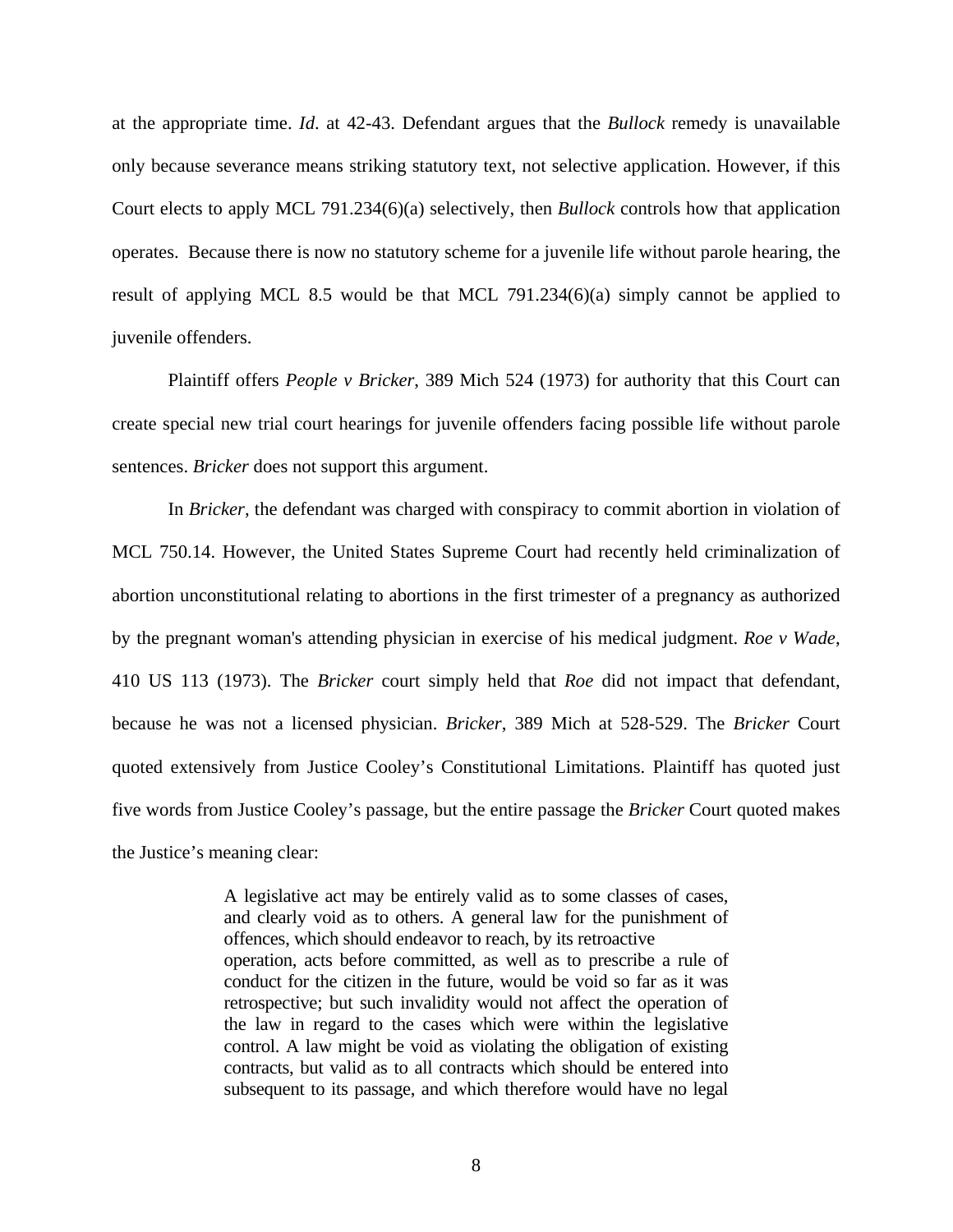force except such as the law itself would allow. In any such case the unconstitutional law must operate as far as it can, and it will not be held invalid on the objection of a party whose interests are not affected by it in a manner which the constitution forbids. If there are any exceptions to this rule, they must be of cases only where it is evident, from a contemplation of the statute and of the purpose to be accomplished by it, that it would not have been passed at all, except as an entirety, and that the general purpose of the legislature will be defeated if it shall be held valid as to some cases and void as to others. [*Bricker*, 389 Mich at 530 (quoting Cooley, Constitutional Limitations (5th ed), pp 215-216).]

While Justice Cooley and the *Bricker* Court said that a statute might apply to "some classes of cases, and [be] clearly void as to others," neither said courts had authority to themselves *create new classes of cases*. The *Bricker* Court applied a statute in a case where no superseding authority prohibited application. The *Bricker* Court did not exceed its statutory authority and *create* the condition for constitutional application.

Arguably, *Bricker* stands for the proposition that MCL 791.234(6)(a) can be applied to adult offenders sentenced to mandatory life without parole, a class of cases which *Miller* does not affect, without applying it to juvenile offenders sentenced to mandatory life without parole, a class of cases which *Miller* renders unconstitutional. Thus, *Bricker* offers additional support for the Wayne County Prosecutor's position. But, nothing in *Bricker* stands for the proposition that appellate courts can invent new trial court procedures without any statutory basis to cure constitutional defects in an unconstitutional class of cases.